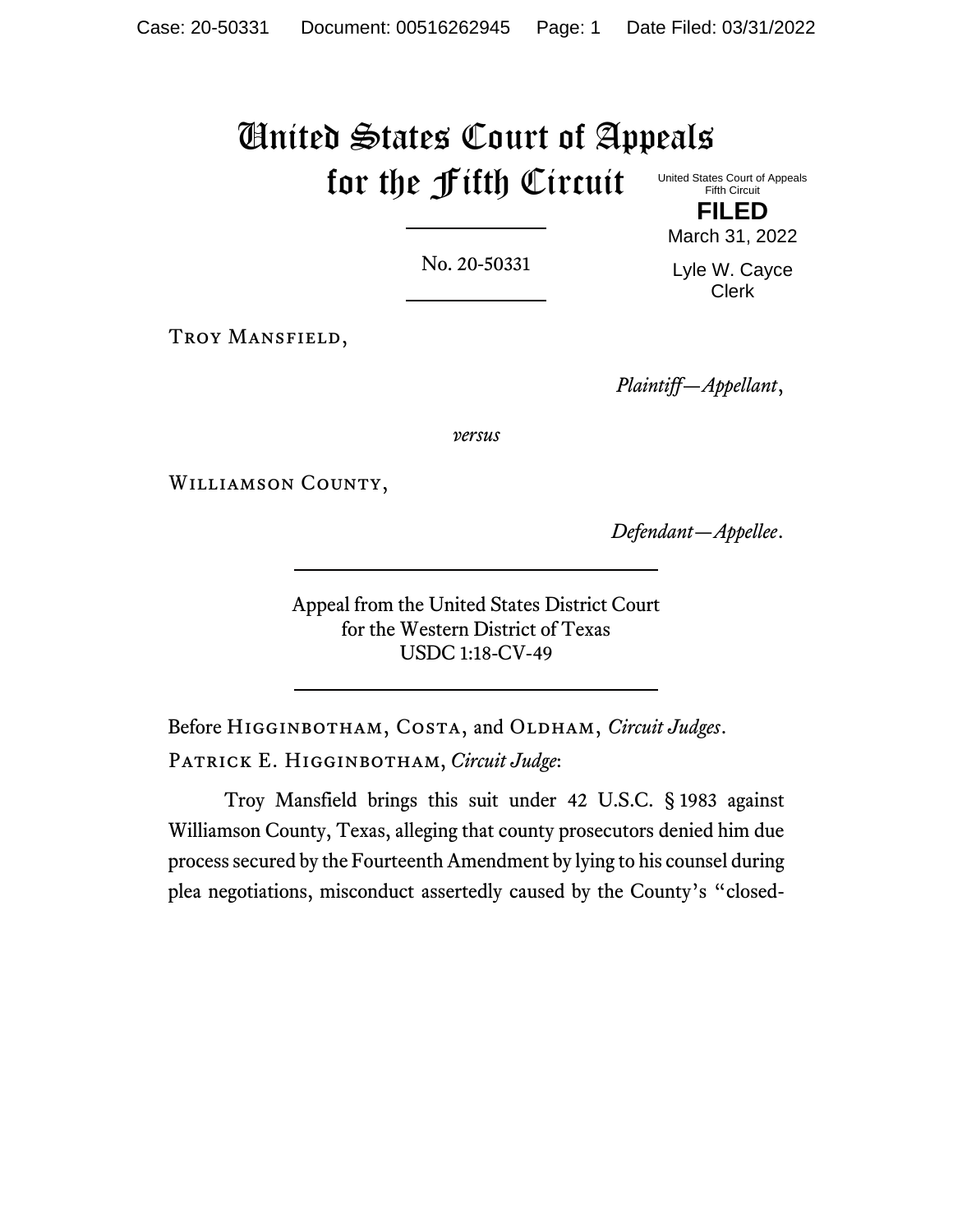file" policy. The magistrate judge granted summary judgment to the County, and Mansfield appealed to this Court.<sup>1</sup> We affirm.

**I.**

On August 13, 1992, a state grand jury in Williamson County indicted Mansfield on three counts of sexual misconduct with a child. On October 26, 1992, Mansfield's defense counsel filed a motion asking the state trial court to order the disclosure of all exculpatory evidence prior to trial, consistent with *Brady v. Maryland*. <sup>2</sup> On May 17, 1993, the state court granted the *Brady* motion, and the next day prosecutors interviewed the victim and her mother. On June 23, 1993, a prosecutor noted in the case file that during the May 18 interview the victim made statements contradicting her prior identification of Mansfield. Specifically, prosecutors noted that the victim would "be difficult to sponsor in Court. She told me she does not remember what happened! . . . Spent 2 hours [with] this witness — will be nigh impossible to sponsor her in court. At one point, told me nothing happened, then says little boy might have done it ([Mansfield]'s son)."

The prosecutors did not tell Mansfield and his counsel about the victim's contradictory statements during plea bargaining. Instead, four days before trial, facing the trigger of an extant *Brady* order, the prosecutors stated that the victim would be a strong witness at trial and that they had a doctor's statement and physical evidence corroborating the victim's identification of Mansfield. They did not. The prosecutors added that the plea offer was revocable, and that Mansfield faced a sentence ranging from 99 years to life if convicted of all the charges of his indictment. With this Hobson's choice,

<sup>&</sup>lt;sup>1</sup> This case comes to us from the ruling of a magistrate judge as the parties consented to have the case referred to a magistrate judge pursuant to 28 U.S.C. § 636(c).

<sup>&</sup>lt;sup>2</sup> 373 U.S. 83 (1963).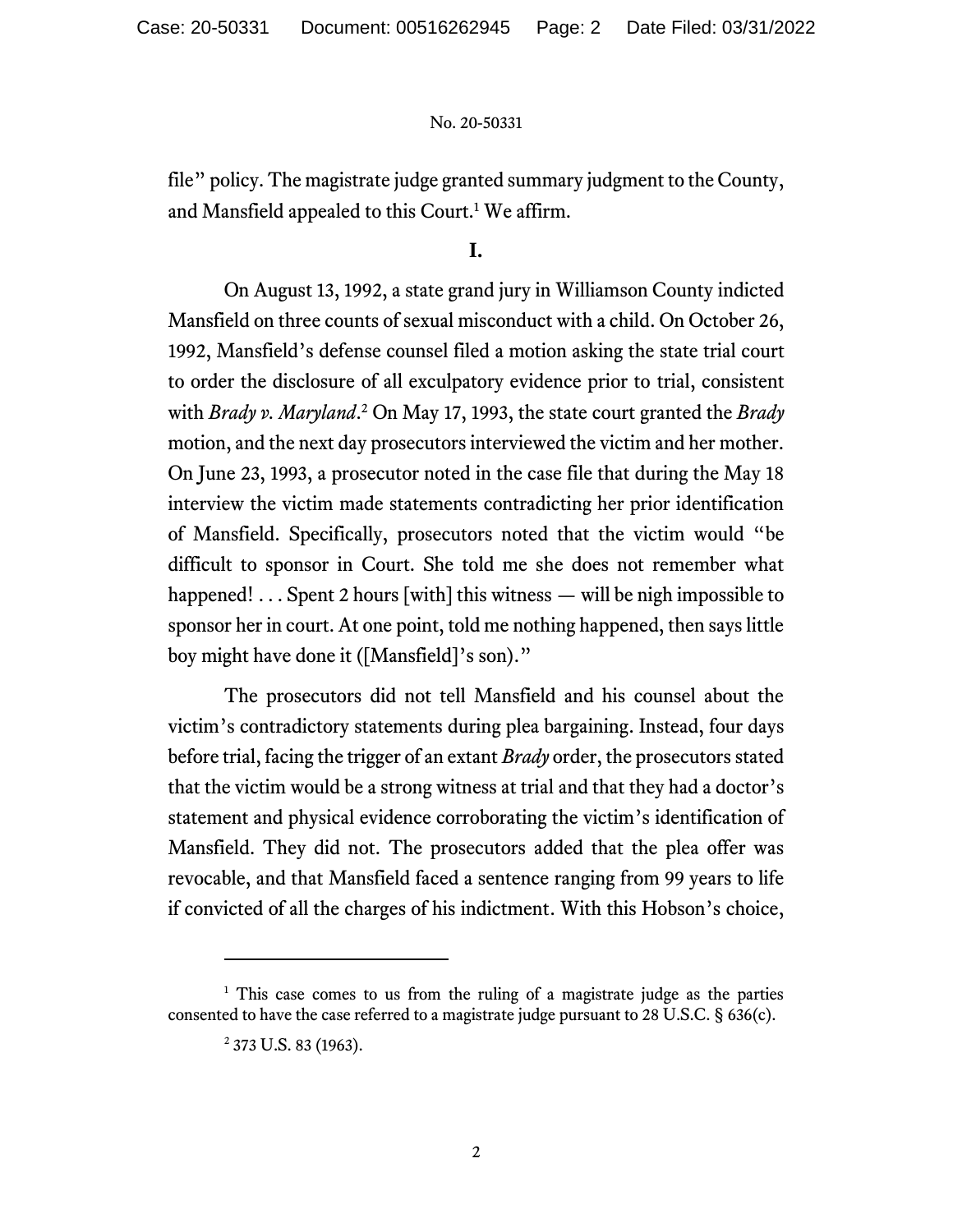Mansfield accepted the offer, pleading guilty to the lesser charge of indecency with a child four days prior to his scheduled criminal trial in 1993, and spent 120 days in county jail, ten years on probation, and registered as a sex offender.<sup>3</sup>

Mansfield later learned of the prosecutors' false statements. In 2016, a state habeas proceeding vacated his conviction, holding that the prosecutors violated his due process rights by lying to avoid disclosing exculpatory evidence—evidence which they were under court order to produce four days later.<sup>4</sup>

## **II.**

Mansfield then sued Williamson County in federal court under 42 U.S.C. § 1983, alleging that the closed-file policy implemented by the Williamson County District Attorney, Ken Anderson, led prosecutors to violate his constitutional rights. In his complaint, Mansfield alleged that both his *Brady* and due process claims were enabled by the county's closed-file policy which prevented his attorneys from examining evidence, leading him to involuntarily plead guilty. The County moved for summary judgment, arguing that an intervening decision by this Court barred Mansfield's suit and that no county policy supported a finding of county liability. <sup>5</sup> The magistrate judge granted the County's motion and Mansfield timely appealed.

<sup>&</sup>lt;sup>3</sup> One of the prosecutors later characterized the punishment recommendation as "unusually light."

<sup>4</sup> *Ex parte Mansfield*, No. 92-435-K277A (277th Dist. Ct., Williamson County, Tex. Jan. 19, 2016).

<sup>5</sup> *Alvarez v. City of Brownsville*, 904 F.3d 382 (5th Cir. 2018) (en banc).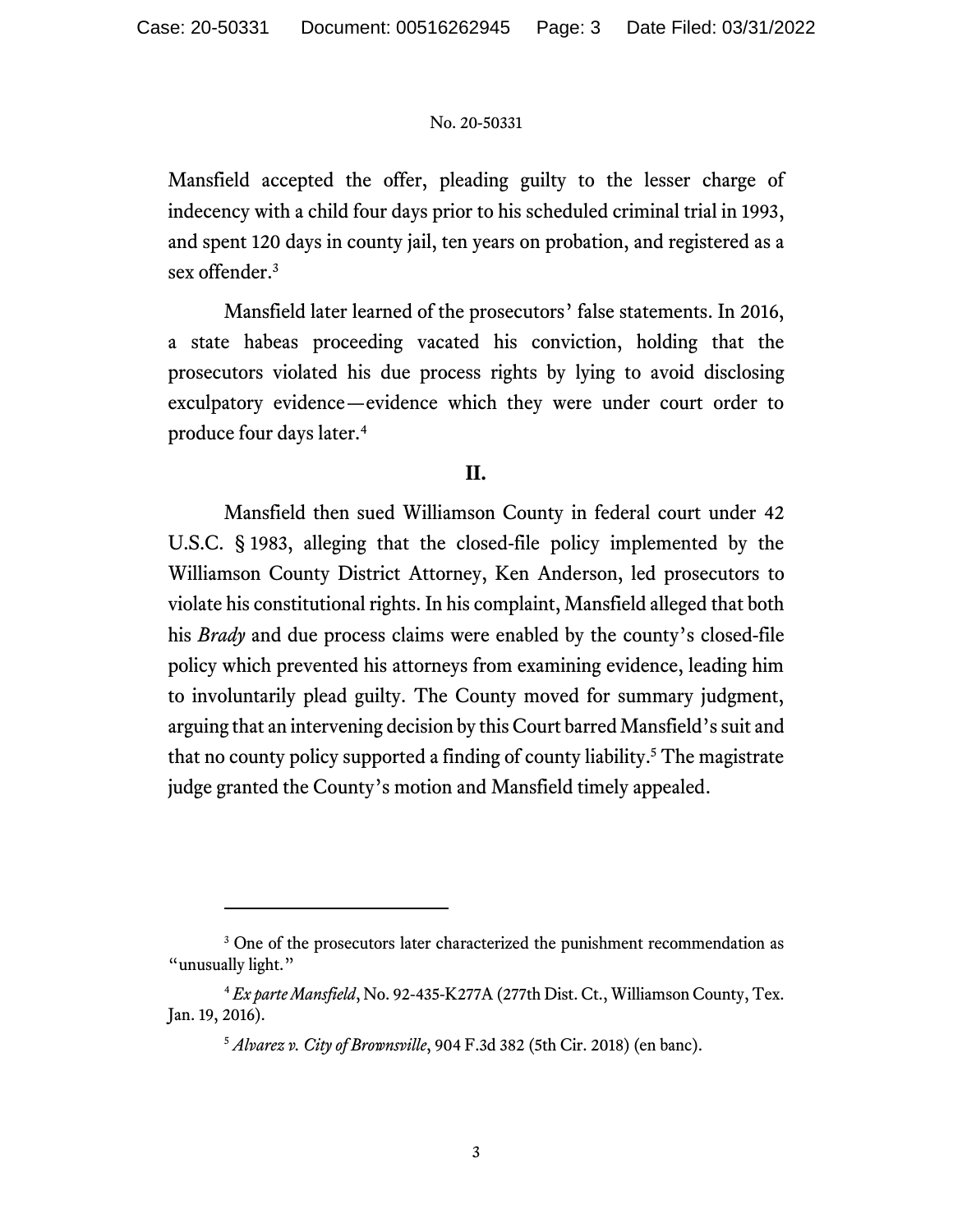### **III.**

Mansfield's argument for county liability goes as follows. In 1993, the District Attorney's office was relatively small, with only six prosecutors. The prosecutors had a reputation for not trying cases they could lose. Anderson, as the District Attorney, set the closed-file policy. Closed-file policies enable prosecutors to withhold information until trial when the obligations of *Brady*  are triggered. Alternatively, under open-file policies prosecutors disclose relevant information to defense attorneys with only limited exceptions. District Attorneys can also decline to adopt either policy, instead leaving the timing and scope of disclosure to the individual prosecutor's discretion.

Mansfield then points to Anderson's past prosecutorial misconduct. As a prosecutor, Anderson engaged in unethical conduct by suppressing exculpatory evidence during the 1987 trial of Michael Morton.<sup>6</sup> Morton spent nearly 25 years in prison before his conviction was vacated after the exculpatory evidence and Anderson's misconduct were discovered.<sup>7</sup> In 2013, Anderson was convicted of criminal contempt, for which he served jail time and surrendered his law license. <sup>8</sup> While Anderson was not one of the three prosecutors who directly worked on the Mansfield case, half of the prosecutors in the small office did. The current Williamson County District Attorney and one of prosecutors who worked on the Mansfield case each testified that Anderson, as the District Attorney, probably knew of the unusually light plea offer to Mansfield. This was the environment in which

<sup>6</sup> *Morton v. State*, 761 S.W.2d 876 (Tex. App.—Austin 1988).

<sup>7</sup> *Ex parte Morton*, No. 76-663, 2011 WL 4827841 (Tex. Crim. App., Oct. 12, 2011). *See also Norwood v. State*, No. 03-13-00230-CR, 2014 WL 4058820 (Tex. App.—Austin 2014) (affirming the conviction of Christine Morton's actual killer).

<sup>8</sup> *In re Honorable Ken Anderson (A Court of Inquiry)*, No. 12-0420-K26 (26th Dist. Ct., Williamson County, Tex. Apr. 19, 2013).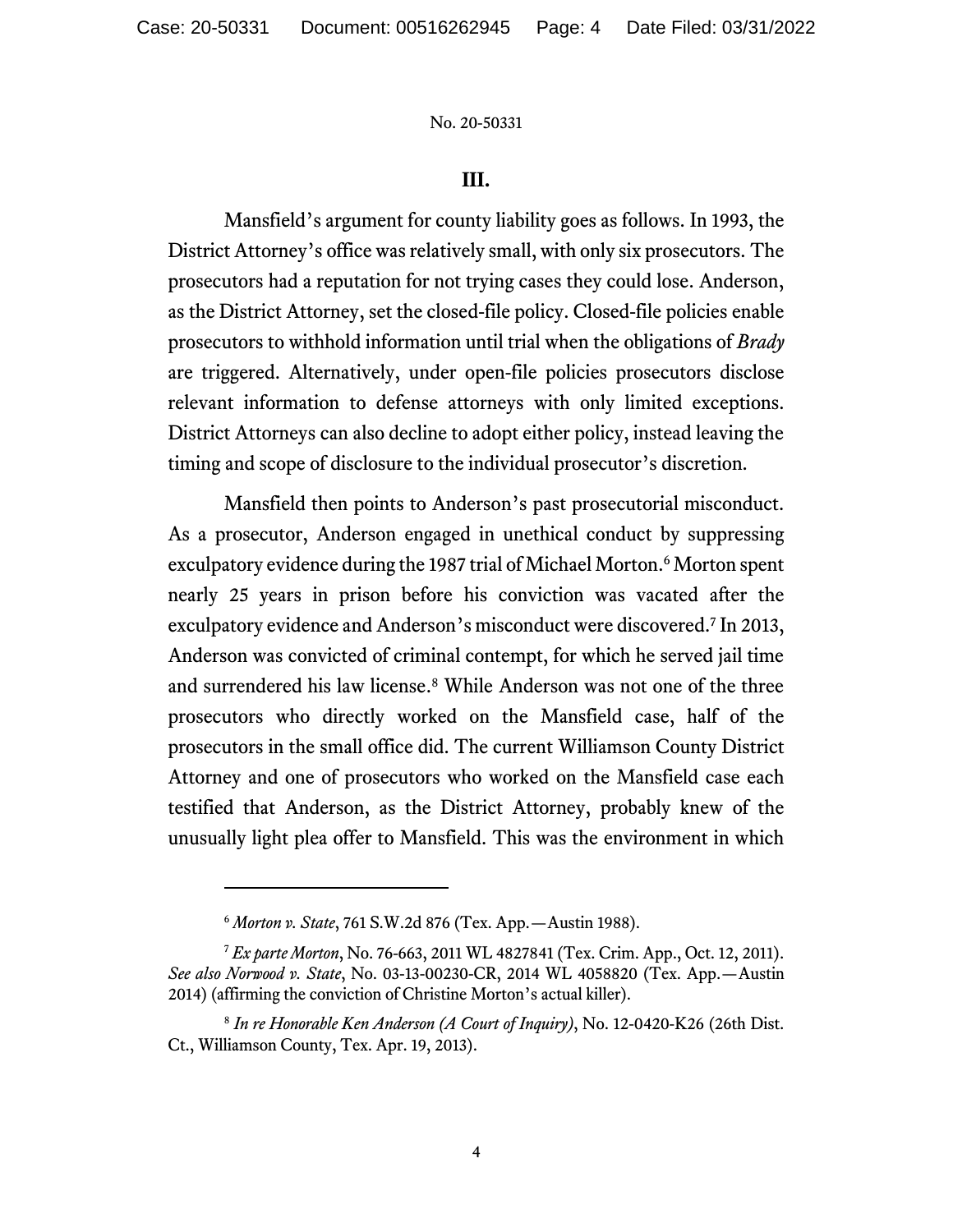prosecutors, faced with a extant *Brady* order, lied to Mansfield and his counsel about the specific contents of a file that the prosecutors would have been compelled to disclose if the case went to trial.

## **IV.**

We review *de novo* a grant of summary judgment. <sup>9</sup> Summary judgment is proper "if the movant shows that there is no genuine dispute as to any material fact and the movant is entitled to judgment as a matter of law."<sup>10</sup> "The moving party is 'entitled to a judgment as a matter of law' because the nonmoving party has failed to make a sufficient showing on an essential element of [his] case with respect to which [he] has the burden of proof."<sup>11</sup>

**V.**

For his § 1983 claim to succeed, Mansfield must show that a Williamson County policy directly caused a constitutional violation. Mansfield argues that the closed-file policy caused the prosecutors to violate his due process rights by lying about evidence they were under court order to disclose, which led to his involuntary guilty plea.

Under *Monell*, as counties are persons within the meaning of § 1983, they cannot be vicariously liable—that is a county must be the actor.<sup>12</sup> Mansfield needed to plead facts sufficient to show that an official county policy was the "moving force" behind his claimed constitutional violation, and that the policy was implemented with "deliberate indifference" to the

<sup>9</sup> *Alvarez*, 904 F.3d at 389.

<sup>10</sup> Fed. R. Civ. P. 56(a).

<sup>11</sup> *Celotex Corp. v. Catrett*, 477 U.S. 317, 323 (1986).

<sup>12</sup> *Monell v. Dep't of Soc. Servs.*, 436 U.S. 658, 690 (1978).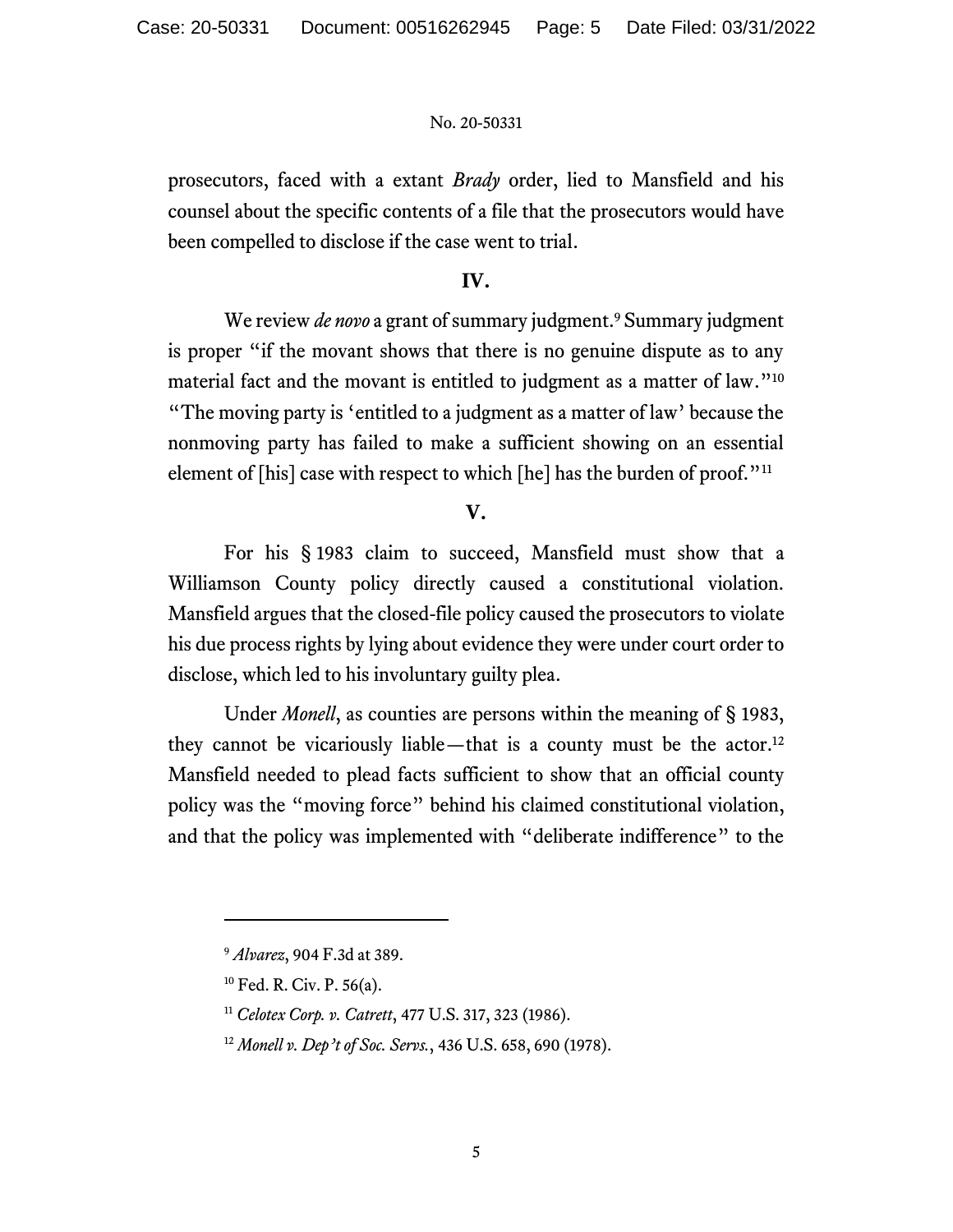known or obvious consequence that constitutional violations would result.<sup>13</sup> Mansfield's pleadings identified Anderson as the county policymaker and the closed-file policy as the official policy.

Where a plaintiff alleges that a municipality's policy caused its employee to deny the plaintiff's rights, "rigorous standards of culpability and causation must be applied to ensure that the municipality is not held liable solely for the actions of its employee."<sup>14</sup> The causal connection required for *Monell* liability is demanding. "Establishing a direct causal link between the [ ] policy and the constitutional deprivation is a high threshold of proof. This connection must be more than a mere 'but for' coupling between cause and effect."<sup>15</sup>

We need not here reach the issue of whether the prosecutor's actions violated *Brady* and Mansfield's due process rights. Even assuming that they did, Mansfield falls short of alleging either that the closed-file policy was the moving force behind the due process violation or a "pattern of injuries" suggesting that the closed-file policy caused prosecutors to lie in plea negotiations.<sup>16</sup> Mansfield offers only the misconduct of Anderson and another prosecutor who suppressed exculpatory evidence during the *Morton* trial five years before Mansfield's indictment.<sup>17</sup>

We cannot conclude that the closed-file policy caused the prosecutors to lie. Mansfield argues that the closed-file policy enabled the prosecutors to

<sup>13</sup> *Alvarez*, 904 F.3d at 389–90.

<sup>14</sup> *Bd. of Cty. Comm'rs of Bryan Cty., Okl. v. Brown*, 520 U.S. 397, 405 (1997).

<sup>15</sup> *M. D. by Stukenberg v. Abbott*, 907 F.3d 237, 253 (5th Cir. 2018) (internal quotations omitted).

<sup>16</sup> *See Bryan Cty.*, 520 U.S. at 409.

<sup>17</sup> *See Ex parte Morton*, 2011 WL 4827841; *Morton*, 761 S.W.2d 876.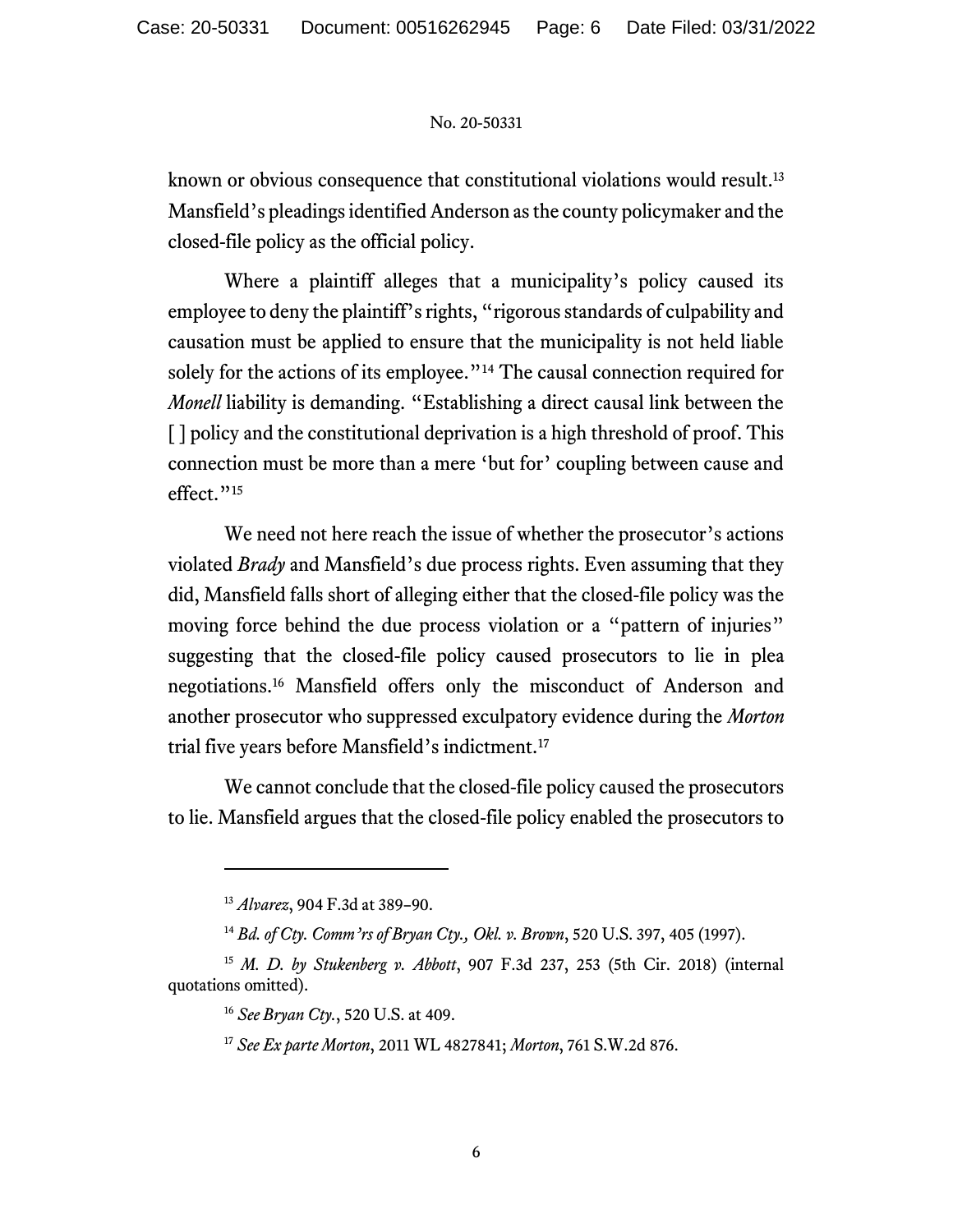lie, but a system that fails to prevent lying is not necessarily one that causes lying. Mansfield thus failed to create a triable issue on the causal connection demanded by *Monell*.

Why the prosecutors chose to lie is elusive. One might infer that the culture within the small office, continuing from the days of *Morton*, or personal ambition led the prosecutors to secure a guilty plea at any cost in a high priority case involving a little girl as the victim. Mansfield urges that Anderson, taking a page from *Morton*, pressured his staff to obtain convictions—not dismiss cases after indictments. And, that the plea bargain was "unusually light" compared to the possible sentence attending a conviction at the very least suggests a determined effort to avoid trial and a likely acquittal. Regardless, our issue here is *Monell* liability and we cannot conclude that the closed-file policy was the moving force that caused the prosecutors to lie. Accepting that the closed-file policy enabled the prosecutors' lies, it does not necessarily follow that it caused their misconduct. The prosecutors' underlying motivations to lie and misrepresent exculpatory evidence aside, without a direct causal link between the closed-file policy and the alleged constitutional violation, the demands of *Monell* are not met. 18

## **VI.**

To the extent that Mansfield asks us to consider whether his *Brady*  claim is foreclosed, we hold that it is foreclosed.

While *Brady* and its progeny necessitate that prosecutors disclose exculpatory evidence during trial, this Court's precedent has consistently

<sup>18</sup> *See, e.g., Matsushita Elec. Indus. Co. v. Zenith Radio Corp*., 475 U.S. 574, 587–88 (1986); *Little v. Liquid Air Corp*., 37 F.3d 1069, 1075 (5th Cir. 1994) (en banc).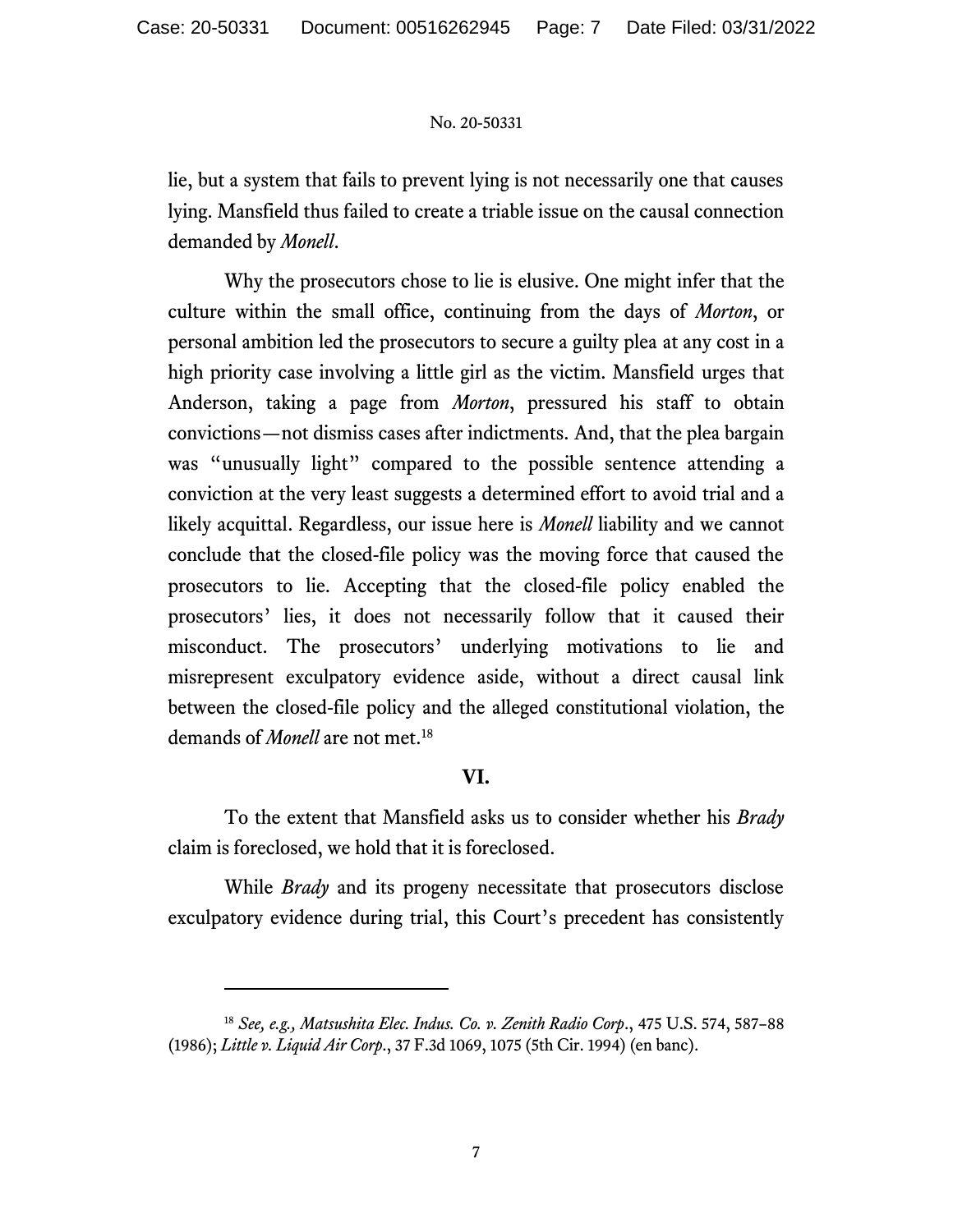held that *Brady* focuses on the integrity of trials and does not reach pre-trial guilty pleas.<sup>19</sup>

Mansfield concedes this Court, sitting en banc, recently affirmed this principle in *Alvarez*.<sup>20</sup> Alvarez and the earlier case of *United States v. Conroy* held that there is no constitutional right to exculpatory evidence during plea bargaining. Mansfield argues that these cases were wrongly decided and should be reconsidered as they conflict with decisions by our sister circuits. However this argument is foreclosed; three-judge panels in the Fifth Circuit abide by controlling precedent not overruled by the Supreme Court or an en banc sitting of this Court.<sup>21</sup>

Consistent with *Alvarez*, we hold that Mansfield does not have a *Brady* claim for his pre-trial guilty plea. Thus, Mansfield failed to identify a violation of the Fourteenth Amendment to support his § 1983 claim.

## **VII.**

We AFFIRM the magistrate judge's grant of summary judgment to Williamson County as there is no showing that a county policy was the moving force behind the constitutional violation and because Mansfield's argument is foreclosed by this Court's precedent.

We pause to note the severity of the allegations here and the prosecutorial misconduct in *Morton*. <sup>22</sup> While Texas passed the Michael Morton Act to address the misconduct and environments that closed-file

<sup>22</sup> *See Morton*, 761 S.W.2d 876.

<sup>19</sup> *See e.g. Matthew v. Johnson*, 201 F.3d 353, 361–62 (5th Cir. 2000); *United States v. Conroy*, 567 F.3d 174, 178 (5th Cir. 2009) (per curiam).

<sup>20</sup> 904 F.3d at 392.

<sup>21</sup> *Gahagan v. U.S. Citizenship & Immigr. Servs.*, 911 F.3d 298, 302 (5th Cir. 2018).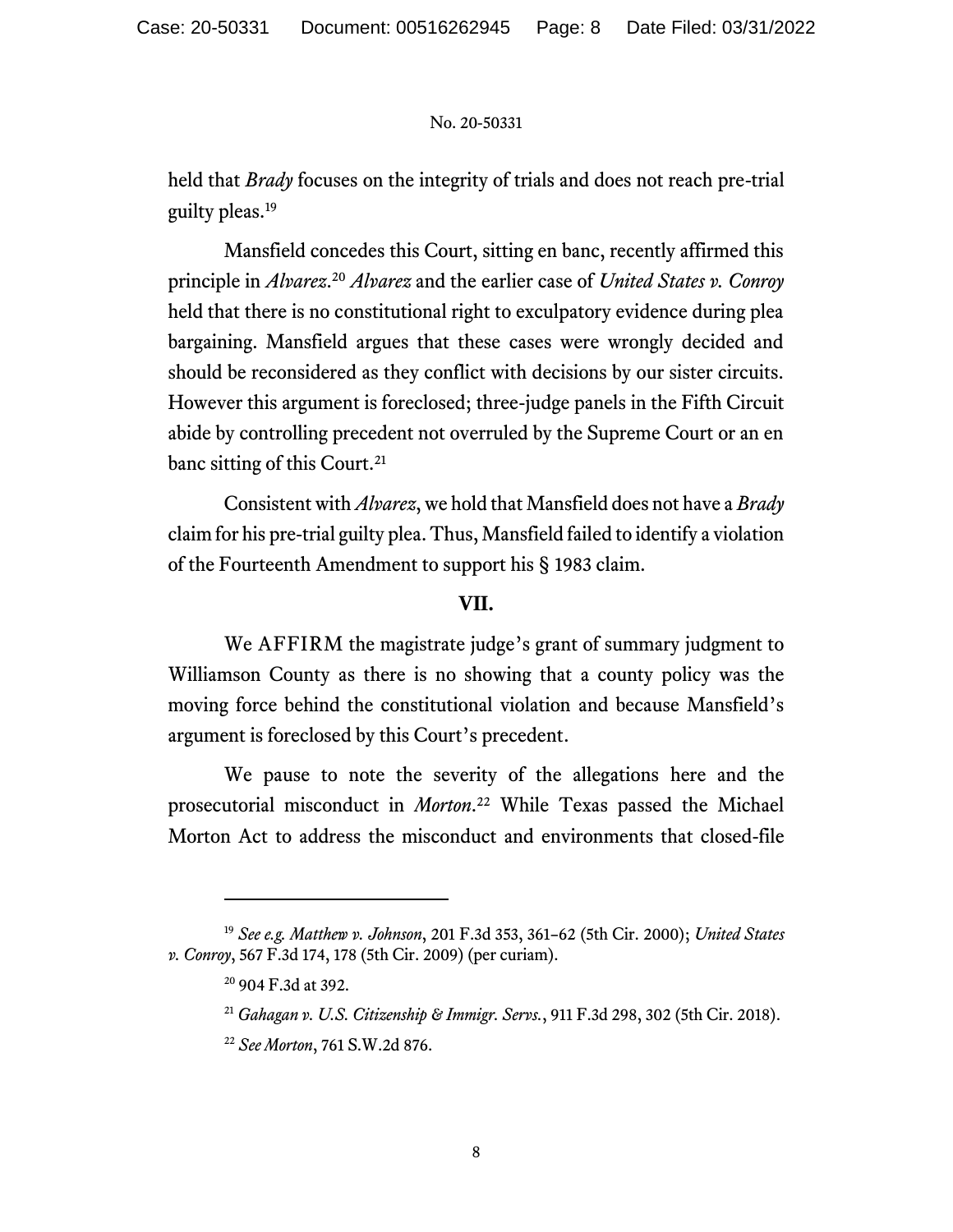policies enabled, it is ultimately up to prosecutors to abide the ethical standards their stations demand. <sup>23</sup> They are lawyers and will be held to their common oath and the ethical standard of bench and bar in their role—judge, prosecutor, or defense counsel. Loss of a law license is a large price to pay for their breach, but small compared to the price paid by Mansfield, Morton, and others.

<sup>23</sup> 2013 Tex. Sess. Law Serv. Ch. 49 (S.B. 1611). *See also* Due Process Protections Act, Pub. L. 116-182, 134 Stat. 894 (2020) (amending Fed. R. Crim. P. 5 to require the judge to issue an oral and written order to prosecution and defense counsel that confirms the disclosure obligation of the prosecutor under *Brady*).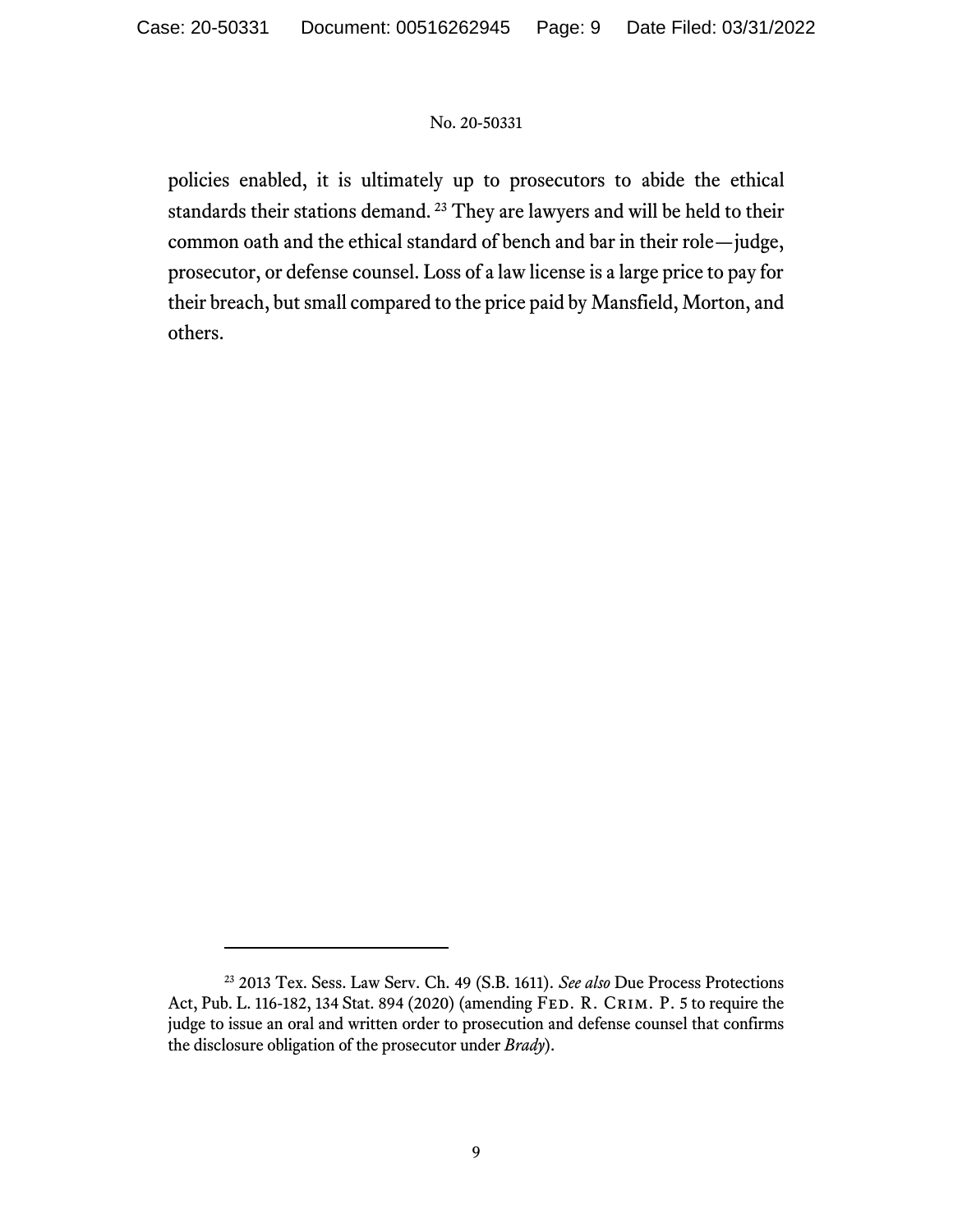# PATRICK E. HIGGINBOTHAM, *Circuit Judge*, joined by GREGG COSTA, *Circuit Judge*, concurring:

I write separately to accent the difficulties attending the *Brady*  doctrine in its present form.<sup>1</sup> As the Supreme Court has observed, "[n]inetyseven percent of federal convictions and ninety-four percent of state convictions are the result of guilty pleas."<sup>2</sup> The reality is "that criminal justice today is for the most part a system of pleas, not a system of trials."<sup>3</sup> The law's toleration of the conduct of these prosecutors is to these eyes inexplicable.

While *Brady* and its progeny would have required the prosecutors to disclose exculpatory evidence to Mansfield at trial, this Court has consistently held that *Brady* focuses on the integrity of trials and does not reach pre-trial proceedings leading to guilty pleas.<sup>4</sup> Our en banc court recently affirmed this principle in *Alvarez v. City of Brownsville*. <sup>5</sup> *Alvarez* and our earlier case *United States v. Conroy* both held that there is no constitutional right to exculpatory evidence during plea bargaining.

However, the actions of the prosecutors here are distinguishable from *Alvarez*, where there was no indication the prosecutors ever possessed or

<sup>1</sup> *Brady v. Maryland*, 373 U.S. 83 (1963).

<sup>2</sup> *Missouri v. Frye*, 566 U.S. 134, 143 (2012).

<sup>3</sup> *Lafler v. Cooper*, 566 U.S. 156, 170 (2012).

<sup>4</sup> *See Matthew v. Johnson*, 201 F.3d 353, 361 (5th Cir. 2000); *United States v. Conroy*, 567 F.3d 174, 178 (5th Cir. 2009) (per curiam).

<sup>5</sup> 904 F.3d 382, 392 (5th Cir. 2018) (en banc).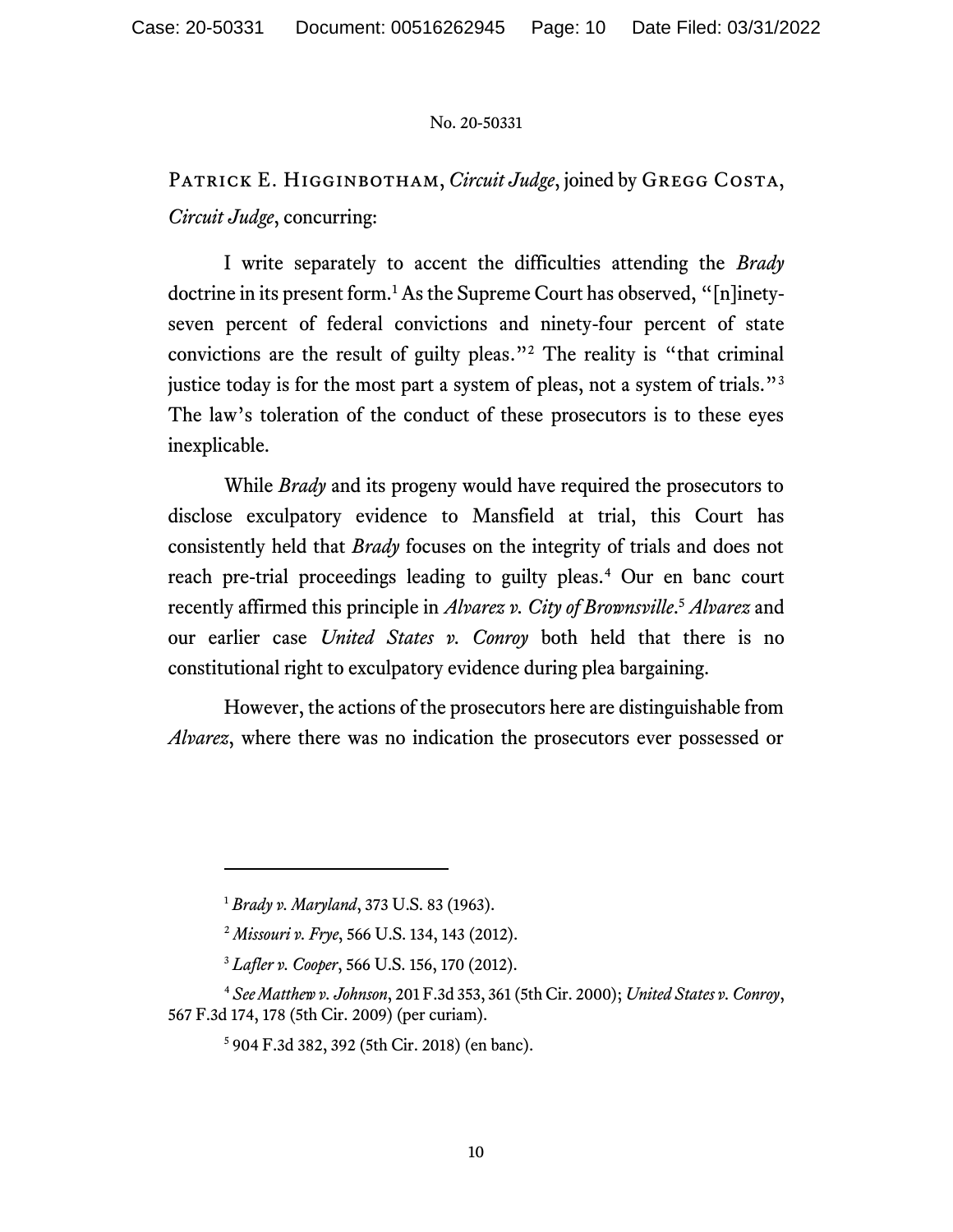knew of exculpatory evidence, as the police never presented it to them.<sup>6</sup> Here, the prosecutors directly frustrated the protection *Brady* affords defendants. The prosecutors made notes in their file detailing exculpatory evidence, fully aware of their obligation to disclose should no plea deal materialize before trial. Under the shadow of the *Brady* order, the prosecutors sought to secure a plea and avoid disclosure at trial. In the state habeas proceeding, the State conceded that the prosecutors' lies, directly contradicted by documents they were under order to produce, denied Mansfield due process.<sup>7</sup> In my view, this shielding of exculpatory evidence violated *Brady* and denied the constitutional right to process it seeks to protect.

Limiting *Brady*'s reach to trial ignores the reality of the excesses of an unchecked adversary system. To guarantee due process in the modern criminal justice system, *Brady* must at least reach a prosecutor's intentional decision to withhold exculpatory evidence in pre-trial plea bargaining. The line between impeachment and exculpatory evidence may in concept be thin at the margins. Yet that line is often distinct as with an essential witness or physical facts such as DNA or fingerprints of another—not the accused and in any event, genuine uncertainties may be answered by the default of produce. The point is that we cannot look away from uncertainties within the processing of ninety-seven percent of the federal criminal docket as Professor, now Judge, Stephanos Bibas has laid out. 8

<sup>6</sup> 904 F.3d at 388. *See also United Sates v. Avellino*, 136 F.3d 249, 255 (2d Cir. 1998) ("The *Brady* obligation extends only to material evidence [ ] that is known to the prosecutor.").

<sup>7</sup> *Ex parte Mansfield*, No. 92-435-K277A (277th Dist. Ct., Williamson County, Tex. Jan. 19, 2016).

<sup>8</sup> *See* Stephanos Bibas, *Designing Plea Bargaining from the Ground up: Accuracy and Fairness without Trials as Backstops*, 57 Wm. & Mary L. Rev. 1055 (2016) ("It is even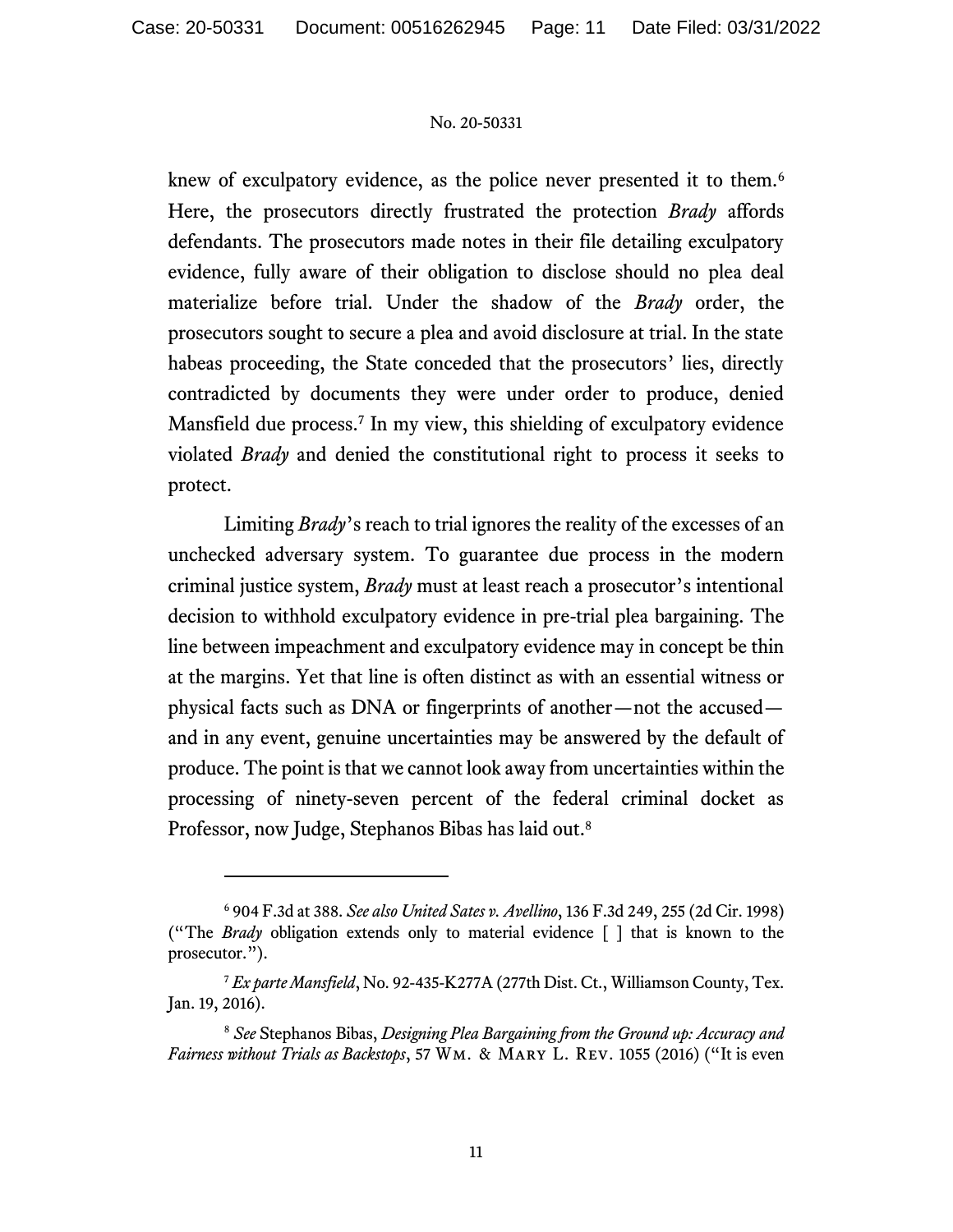Only the Supreme Court can fully address this signal flaw in the jurisprudence of plea bargaining, a set that processes ninety-seven percent of the federal criminal docket. We must bring exculpatory evidence within the reach of *Brady* and refuse to sanction lying by prosecutors to avoid *Brady* obligations, at the least definitively resolve the acknowledged circuit split.<sup>9</sup> The cold reality is that the want of certitude shadows the federal criminal dockets across the country.

unclear whether defendants have a right to classic *Brady* exculpatory evidence before they plead guilty."). *See also Stephanos Bibas*, *Plea Bargaining outside the Shadow of Trial*, 117 Harv. L. Rev. 2464 (2004); Stephanos Bibas, *Regulating the Plea-Bargaining Market: From Caveat Emptor to Consumer Protection*, 99 Calif. L. Rev. 1117 (2011).

<sup>&</sup>lt;sup>9</sup> "The First, Second, and Fourth Circuits also seem to have doubts about a defendant's constitutional entitlement to exculpatory *Brady* material before entering a guilty plea . . . The Seventh, Ninth, and Tenth Circuits, however, recognized the possible distinction noted by the Supreme Court [ ] between impeachment and exculpatory evidence in the guilty plea context." *Alvarez*, 904 F.3d at 392–93, *citing United States v. Mathur*, 624 F.3d 498, 506–07 (1st Cir. 2010); *Friedman v. Rehal*, 618 F.3d 142, 154 (2d Cir. 2010); *United States v. Moussaoui*, 591 F.3d 263, 285 (4th Cir. 2010); *McCann v. Mangialardi*, 337 F.3d 782, 788 (7th Cir. 2003); *United States v. Ohiri*, 133 F. App'x 555, 562 (10th Cir. 2005); *Smith v. Baldwin*, 510 F.3d 1127, 1148 (9th Cir. 2007); *Sanchez v. United States*, 50 F.3d 1448, 1454 (9th Cir. 1995). *See also Campbell v. Marshall*, 769 F.2d 314 (6th Cir. 1985) *and White v. United States*, 858 F.2d 416, 423 (8th Cir. 1988) (Decisions predating *United States v. Ruiz*, 536 U.S. 622 (2002), but which adopted a framework for determining when a defendant could challenge a guilty plea under *Brady*). For discussion of the evolution of this circuit split, *see* Michael Nasser Petegorsky, *Plea Bargaining in the Dark: The Duty to Disclose Exculpatory Brady Evidence During Plea Bargaining*, 81 Fordham L. Rev. 3599 (2013).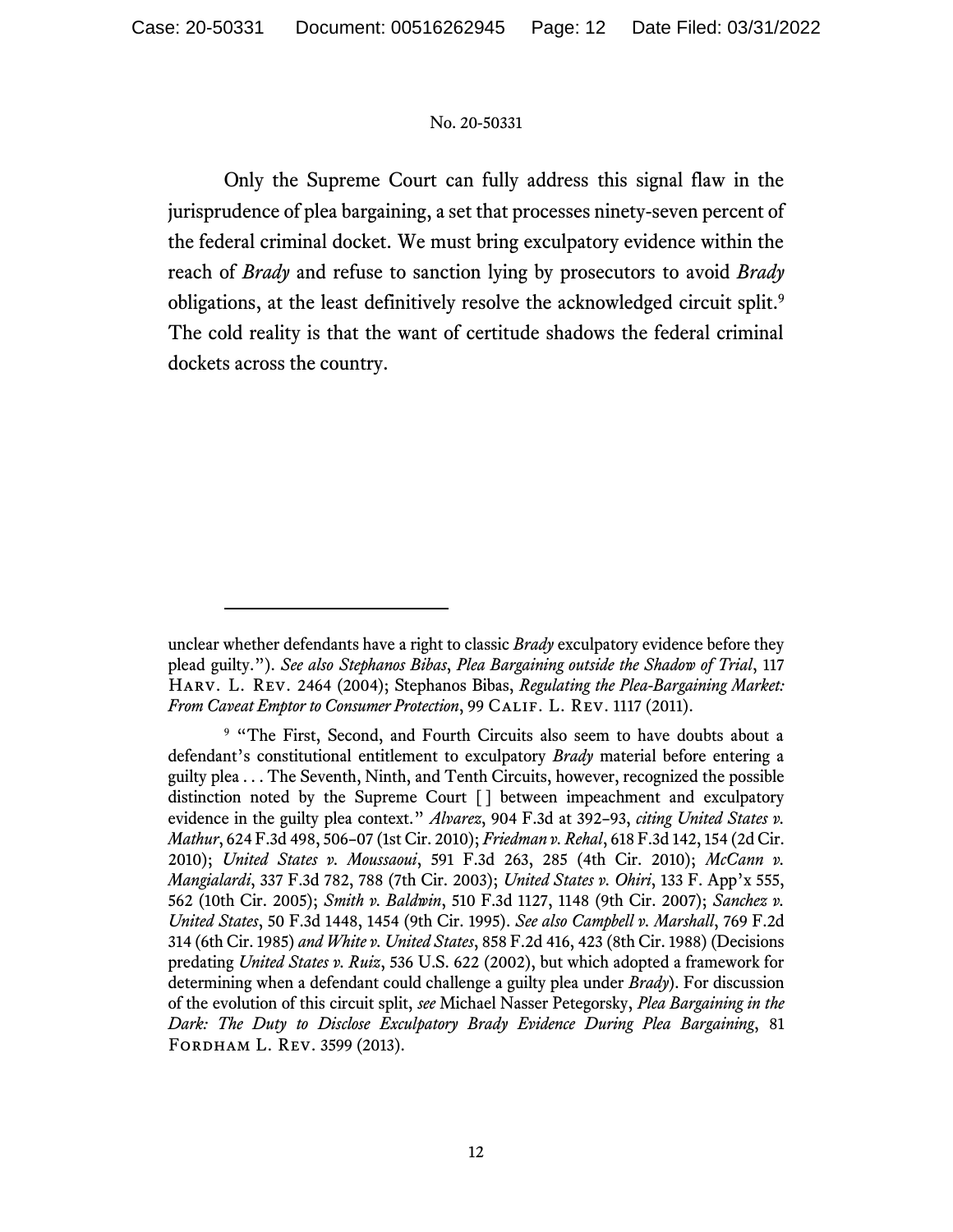GREGG COSTA, *Circuit Judge*, specially concurring:

The outcome of this case is yet another injustice resulting from our mistaken view that *Brady* does not require turning over exculpatory evidence before a guilty plea. *See Alvarez v. City of Brownsville*, 904 F.3d 382, 394 (5th Cir. 2018) (en banc). Troy Mansfield pleaded guilty to one of the most heinous crimes—sexual misconduct with a child—without knowing that the victim had told prosecutors that "nothing happened" with Mansfield. For the age-old question of why an innocent person might plead guilty, this case reflects a common answer: The benefit of pleading—180 days in jail plus probation versus the risk of a life sentence with a trial— was too great to pass up.

No other circuit limits *Brady* like we do. *See id.* at 411 (Costa, J., dissenting) (citing circuit decisions reading *Brady* to require the disclosure of exculpatory evidence before pleas); *id.* at 414 (noting that although some courts have questioned whether *United States v. Ruiz*, 536 U.S. 622 (2002), undermines cases recognizing a preplea disclosure requirement for exculpatory evidence, none have overruled their precedent). And state high courts addressing the issue read the federal due process right as requiring disclosure of exculpatory evidence at the plea stage. *See id.* at 406 (citing cases from five state high courts). Texas has long done so, *see Ex parte Lewis*, 587 S.W.2d 697, 701 (Tex. Crim. App. 1979), which enabled Mansfield's state habeas relief vacating his conviction. We stand alone.

I have previously explained why the consensus view of other courts is correct. Requiring disclosure of exculpatory evidence before a plea is consistent with *Brady*'s rationale, reflects that the Due Process Clause is not limited to trials (unlike many Sixth Amendment rights), and retains *Brady*'s vitality in a criminal justice system in which almost everyone pleads guilty. *See Alvarez*, 904 F.3d at 407–08 (Costa, J., dissenting).